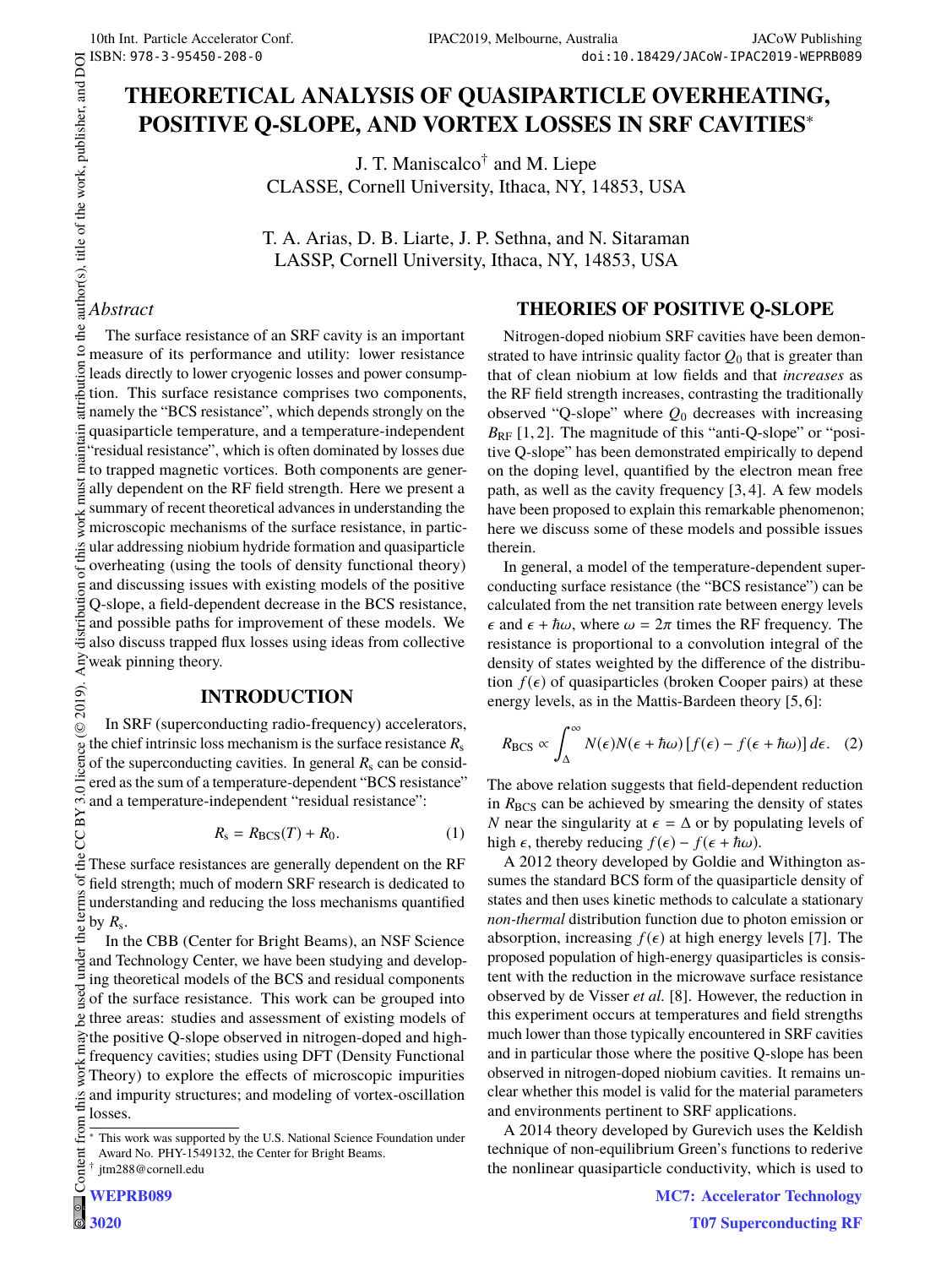

Figure 1: Theoretical calculations of the field-dependent quality factor of a 1.3 GHz cavity using the as-written Gurevich model and our corrected distribution function, shown for a range of magnitude of quasiparticle overheating (quantified by  $1/Y$ ). In the corrected calculation the positive Qslope becomes negligible.

compute the surface resistance [9]. The model is presented in two regimes, one "weak RF" case where a relatively strong DC magnetic field is applied to a superconducting surface superimposed over a low-amplitude RF field  $B_{RF} \ll B_{DC}$  and one "strong RF" case where there is only an RF field applied. A further consideration given is the effect of quasiparticle overheating due to thermal effects. The "strong RF" regime is claimed to be directly applicable to dirty-limit niobium SRF cavities operating near 1 GHz and 2 K. We have found success fitting this model to experiment at 1.3 GHz, both for cavities doped at high temperature (traditional nitrogen doping) as well as for "nitrogen-infused" cavities [3, 10, 11]. On the other hand, the model's predictions for the strong RF case at other frequencies are not in good agreement with experiment (measured at 650 MHz to 3.9 GHz) [4, 12].

Our deeper consideration of the theory finds two areas of concern for its applicability. First, the model assumes that the distribution of quasiparticles  $f(\epsilon)$  at arbitrary time *t* is equal to the *zero-field* distribution; this assumption is not properly justified and leads to considerable enhancement of the positive Q-slope by mitigating the losses due to the smaller gap at high fields. After correcting this assumption and replacing the zero-field distribution function by a stationary field-averaged distribution, we find that the positive Q-slope becomes negligible at strong fields. Figure 1 demonstrates the results of the corrected calculation compared to the as-written model. In our understanding, this correction does not affect the "weak RF" case or the conclusions about quasiparticle overheating, which do not rely on the non-equilibrium distribution function.

Second, and more generally, it is our belief that the appropriate basis of eigenstates for periodically-driven quantum systems is the Floquet basis, with energy levels generalized



Figure 2: DFT calculation of the bandgap in the electron density of states at a niobium surface with native oxide. Lines indicate pure niobium and niobium with nitrogen and hydrogen sub-surface structures; nitrogen impurities increase the bandgap while hydrides reduce it.

to Floquet quasi-energies (see for example [13]). We are currently investigating simple models and plan to use Density Functional Theory to explain the role played by Floquet states in microwave suppression, which will ultimately lead to a theory of the positive Q-slope.

#### **PROGRESS WITH DFT STUDIES**

Recent work in the CBB has used Density Functional Theory [14] to investigate the effects of impurities in niobium SRF cavities; in particular these studies have focused on hydride formation and the effect of interstitial C, N, O, and H impurities on the electron mean free path and on quasiparticle overheating.

Niobium hydrides are known to contribute to  $R_0$  losses. and have been empirically reduced by high-temperature degassing of affected cavities [15]. Our calculations show that interstitial hydrogen in a niobium lattice preferentially forms surface hydrides in the form of platelets, consistent with previous experimental observations (*e.g.* [16]) as well as recent CBB studies with STM (scanning tunneling microscopy); publication of the CBB results is forthcoming. Further, we have calculated how sub-surface structures such as hydrides or interstitial impurities might affect the surface bandgap; since STM normally only probes the first atomic layer, this sub-surface information will be useful for STM studies of impurity-doped niobium surfaces investigating the hydridesuppressing effect of nitrogen and other impurities [17, 18]. Figure 2 demonstrates how the bandgap changes for different sub-surface structures.

Using DFT we have also estimated the effect of the most common impurities (H, C, N, O) on the electron mean free path  $\ell$ , finding for a 1/128 atomic concentration  $\ell \approx 50$  nm for H and  $\ell \approx 10$  nm for C, N, and O, scaling inversely with changing concentration. This is consistent with experimental observations [19, 20] and is an important step in understanding quasiparticle overheating in SRF cavities, particularly those with positive Q-slope [3, 9]. Building on this success,

Content from this work may be used under the terms of the CC BY 3.0 licence ( $@$ 

 $\overline{\text{this}}$ from

Content

©

licence (

 $\dot{5.0}$ 줍 Y Å  $\sigma$ ã E Åe .<br>स Ě

naintain attribution

must

bution of this work

distril Any ŝ. న్లె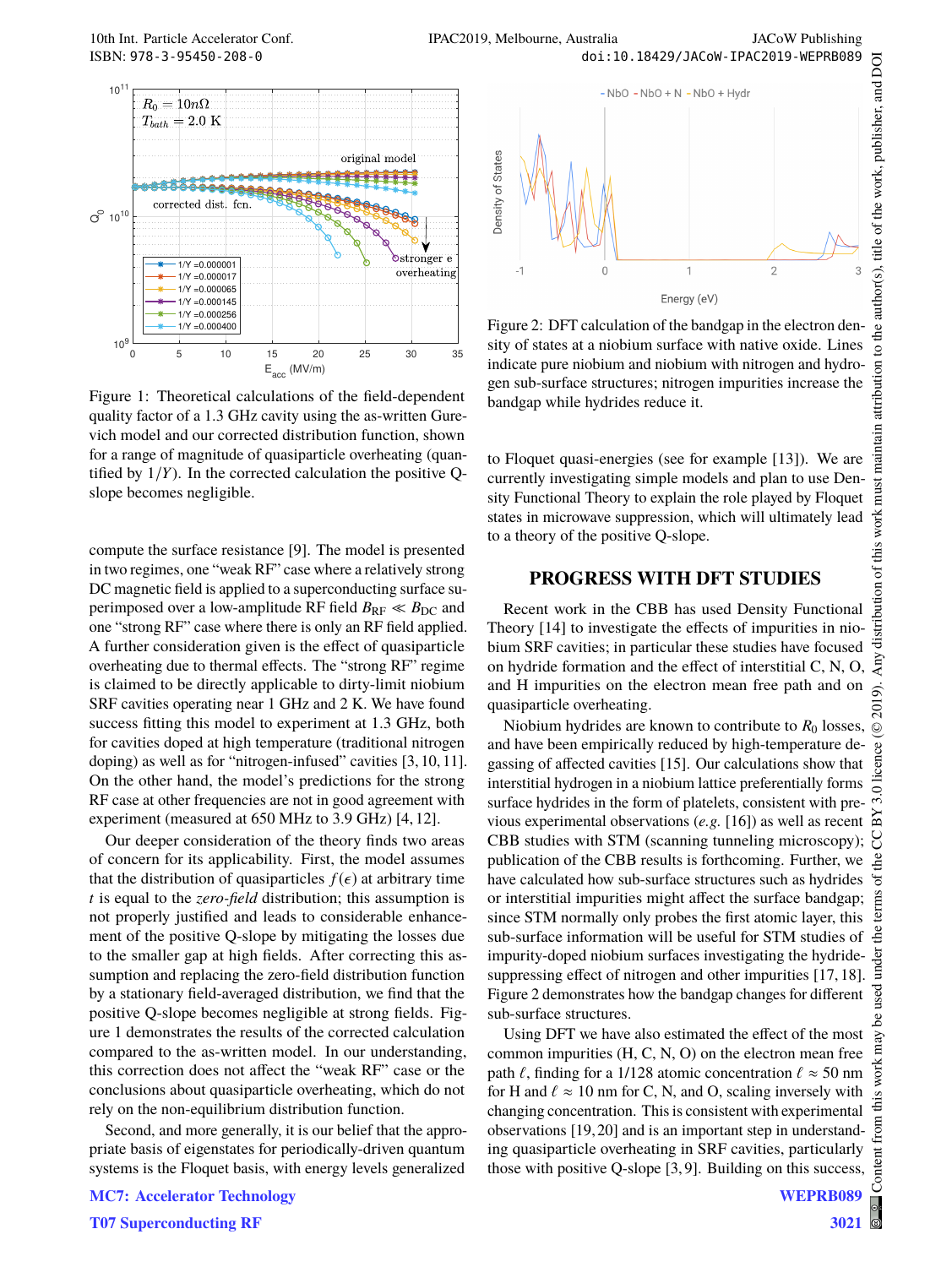

attribution to the author(s), title of the work, publisher, and DOI Figure 3: Illustration of a superconducting vortex line subject to a surface Lorentz force and the collective action of random pinning forces.

maintain we are in the process of studying the effect of interstitial impurities on quasiparticle-phonon heat transfer efficiency; we expect results of these calculations to be published soon.

## **VORTEX LOSSES IN SRF CAVITIES**

 $\frac{2019}{8}$ . Any distribution of this work must maintain attribution to the author(s), title of the work, publisher, and DOI  $\alpha$  or  $\alpha$  is  $\alpha$  in  $\alpha$  is  $\alpha$  is  $\alpha$  is  $\alpha$  is  $\alpha$  is  $\alpha$  is  $\alpha$  is  $\alpha$  is  $\alpha$  is work must A major component of the microwave surface resistance this in SRF cavities is the residual resistance due to trapped mag- $\sigma$ netic flux. Magnetic flux is trapped as the cavity is cooled distribution through its critical temperature  $T_c$ : while steep temperature gradients make for a well-defined superconducting phase front that can fully expel magnetic flux (*i.e.* the Meissner effect), if a cool-down is performed without a sufficiently large temperature gradient, magnetic flux can become trapped  $\vec{\infty}$  in defect areas with reduced superconducting properties  $\overline{5}$ such as  $T_c$ ,  $H_c$ , or  $\Delta$ . This flux forms quantized vortices  $\circledcirc$  of flux  $\Phi_0$  as the surrounding material transitions to the superconducting state. Figure 3 illustrates such a vortex. Under excitation by the RF field in an accelerator cavity, these vortices can oscillate and dissipate power, decreasing the intrinsic quality factor *Q*<sup>0</sup> of the cavity and manifesting as a temperature-independent residual resistance  $R_0 = \alpha B_{\text{trapped}} + \beta B_{\text{trapped}} B_{\text{RF}}$  with linear "sensitivity" to the strengths of the tranned field and the RE field (given here  $\frac{1}{2}$  the strengths of the trapped field and the RF field (given here

Content from this work may be used under the terms of the CC BY 3.0 licence ( $\epsilon$  $\frac{1}{6}$  by  $\alpha$  and  $\beta$ ) [21].<br>  $\frac{2}{3}$  Recent work in<br>  $\frac{1}{2}$  of a model of thes Recent work in the CBB has resulted in the development of a model of these losses in dirty-limit superconducting cav- $\stackrel{1}{\equiv}$  ities based on vortex dynamics and collective-weak-pinning under theory [22]. Using simple estimates, approximate analytical calculations, and numerical simulations, Liarte *et al.* make predictions and comparisons with experiments performed at  $CERN$  and Cornell on Nb-Cu, doped Nb, and  $Nb<sub>3</sub>Sn$  SRF cavities. The model considers the effect of a rugged pinning potential landscape, finding hysteretic losses that result in the observed linear dependence of the sensitivity of *R*0(*B*trapped) this to the trapped flux as a function of the amplitude of the RF field. There are two distinct regimes of vortex dissipation; from at low field, losses due to trapped flux are dominated by hysteretic losses due to pinning and increase linearly with Content the strength of the RF field, while at high field, the losses **WEPRB089**





Figure 4: Illustration of the sensitivity of the residual resistance due to trapped magnetic flux as a function of the RF field strength, with crossover between the low-field linear regime and the high-field constant regime. Originally published in [22].

are dominated by viscous forces and approach a constant value with respect to the RF field strength. The transition between these regimes is predicted by the model for various material parameters; Fig. 4 illustrates this sensitivity to trapped magnetic flux.

The model yields a set of formulas describing the sensitivity of *R*<sup>0</sup> to trapped flux, finding for the *low-field* hysteretic losses

$$
\beta = \frac{R_0}{B_{\text{trapped}} B_{\text{RF}}} = \frac{16\pi}{3\Phi_0} \frac{f \lambda^2}{c(\kappa) j_d},\tag{3}
$$

where  $\Phi_0$  is the flux quantum, *f*,  $\lambda$ , and  $\kappa$  are the resonant frequency, penetration depth, and Ginzburg-Landau parameter of the superconductor,  $c(\kappa)$  gives a correction to the line tension of the vortices, and  $j_d$  is the depinning current. The transition to the viscous-force-dominated constant loss regime is given by

$$
B_{\rm X} = \sqrt{\frac{2}{3\sqrt{3}\pi} \frac{\mu_0 \rho_{\rm n} c(\kappa) j_{\rm d}^2}{\kappa^2 f}},
$$
 (4)

where  $\rho_n$  is the normal-conducting resistivity of the material.

## **CONCLUSIONS**

We summarize recent work in the Center for Bright Beams towards improving our theoretical understanding of SRF cavity efficiency. We have assessed existing models of the positive Q-slope, finding them in need of improvement and proposing Floquet theory as a possible tool for understanding the SRF surface resistance; we have used Density Functional Theory to study the effects of impurities on hydride growth, the electron mean free path, and quasiparticle overheating; and we have modeled vortex-oscillation losses in several relevant SRF material regimes.

> **MC7: Accelerator Technology T07 Superconducting RF**